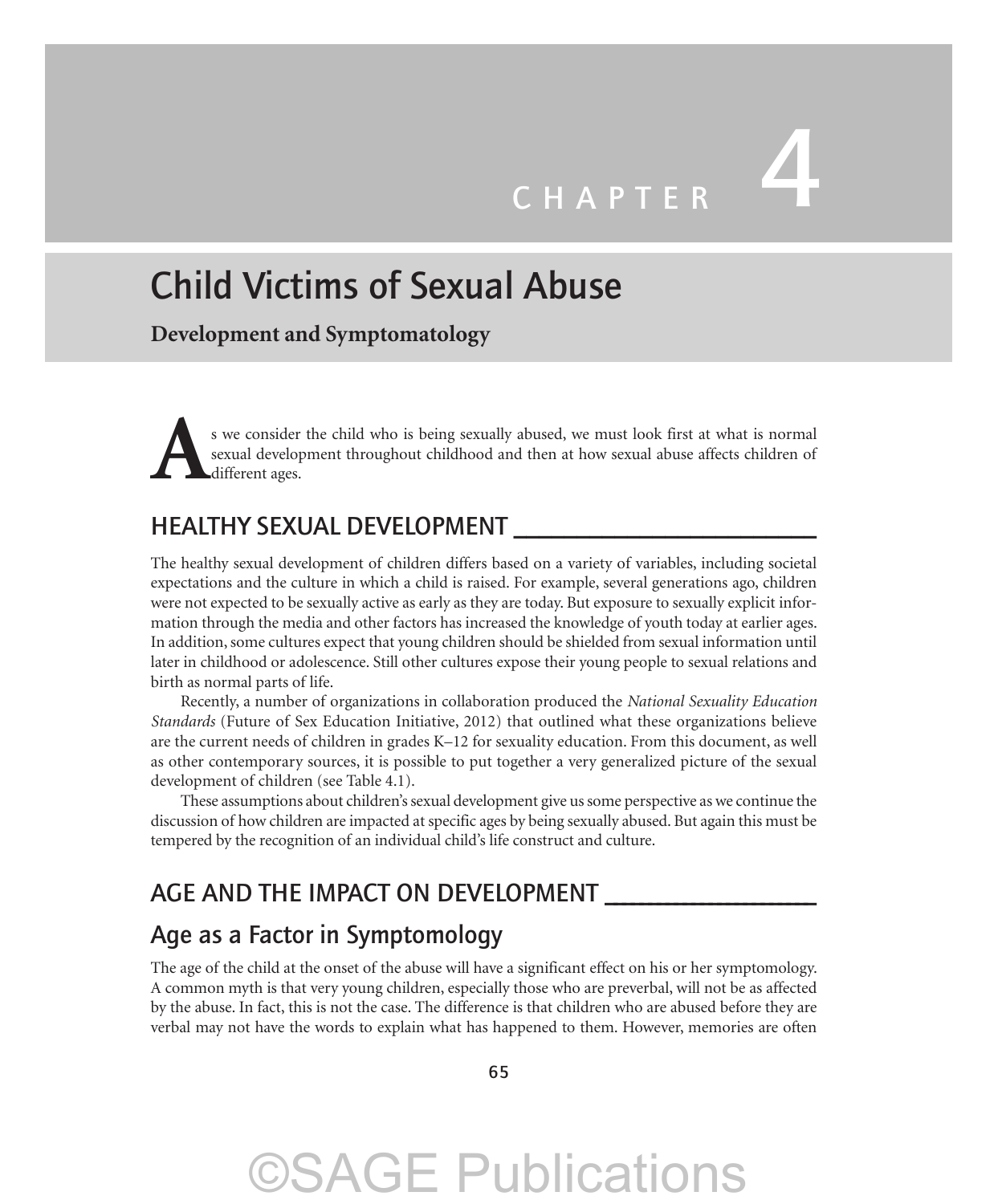#### Table 4.1 Healthy Sexual Development

| Age             | <b>Phase or Task</b>                                                                                                                                                                                                                                                                                                                                                                                                                                                                                                                                                                                                                         |
|-----------------|----------------------------------------------------------------------------------------------------------------------------------------------------------------------------------------------------------------------------------------------------------------------------------------------------------------------------------------------------------------------------------------------------------------------------------------------------------------------------------------------------------------------------------------------------------------------------------------------------------------------------------------------|
| Birth to 1 year | Primary center of stimulation is mouth<br>Becoming aware of body<br>Touching genitals just as another part of body<br>Touching mother's breasts, especially when nursing<br>May have erections or vaginal lubrication                                                                                                                                                                                                                                                                                                                                                                                                                        |
| $1-4$ years     | Touching or rubbing genitals may feel soothing (beginning masturbation)<br>Early recognition of gender differences<br>Curious about bodies<br>Showing genitals to others is common<br>Removing clothes and wanting to be naked<br>Attempting to view others when dressing or naked<br>Asking questions about bodies and bodily functions<br>Talking about poop and pee especially with peers                                                                                                                                                                                                                                                 |
| $4-6$ years     | Purposefully touching genitals, masturbating, sometimes in front of others<br>Attempting to see others (especially adults) naked or using the bathroom<br>Very curious about bodies<br>Imitating dating behaviors as seen (e.g., holding hands, kissing)<br>Talking about genitals and sexual actions as "dirty" (no comprehension of meaning)<br>"Playing doctor" (sexual play) or exploring sexual parts with same-age peers<br>Might ask questions about reproduction ("Where did I come from?")<br>Learning words related to sex and using them, not always appropriately<br>Mimicking adult sexual behaviors if seen on TV or in person |
| $6-9$ years     | Developing definite ideas about male and female roles<br>Gender identity becoming more clear<br>Beginning to understand sexual orientation<br>Developing strong friendships with children of same gender<br>May masturbate<br>May continue sexual play or exploration with others<br>Beginning to be modest about nudity and bathroom time<br>May begin to use sexual terms to insult peers<br>Talking about sexuality with friends, comparing notes on what they have heard                                                                                                                                                                 |
| $9-12$ years    | Masturbation may continue but in private and secretively<br>Playing games with peers that involve sexual behaviors (e.g., boyfriend-girlfriend, truth or dare)<br>May experiment with dating behaviors (e.g., kissing, petting, masturbating to orgasm)<br>Having romantic feelings toward same and/or opposite sex<br>Attempting to see others naked or dressing<br>Attempting to view or listen to media, books, and so on with sexual content<br>Very interested in details of reproduction and sexual behaviors and seek information<br>Expressing concerns about being normal socially or sexually<br>Having strong sexual feelings     |

#### 66 PART II VICTIMS, PERPETRATORS, AND NONOFFENDING PARENTS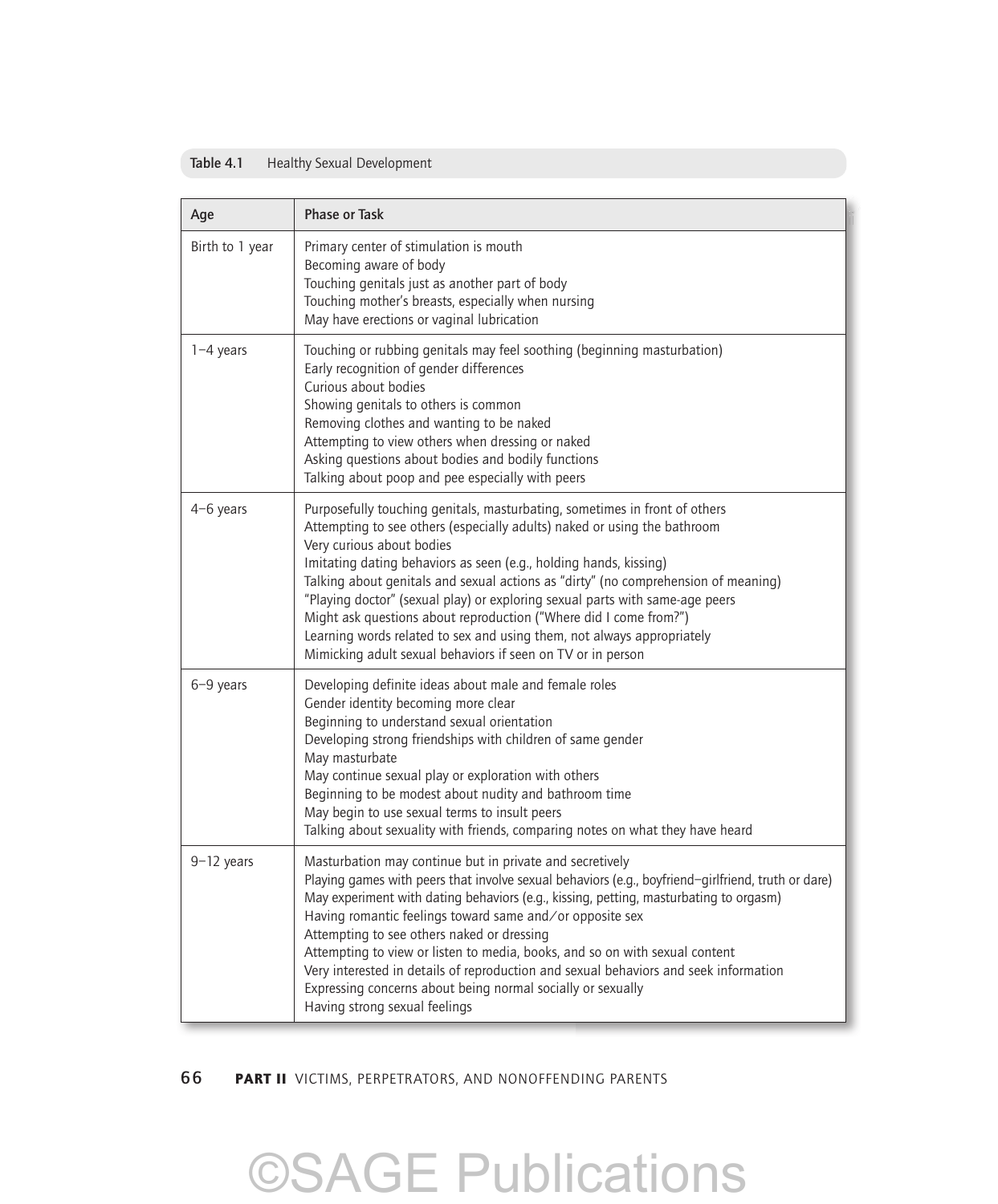| Age           | Phase or Task                                                                                                                                                                                                                                                                                                                                                                                                                                                                                                                                        |
|---------------|------------------------------------------------------------------------------------------------------------------------------------------------------------------------------------------------------------------------------------------------------------------------------------------------------------------------------------------------------------------------------------------------------------------------------------------------------------------------------------------------------------------------------------------------------|
|               | May be beginning puberty (more likely for girls)<br>Developing secondary sexual characteristics (e.g., pubic hair, enlargement of breasts) and<br>feeling embarrassed about these changes                                                                                                                                                                                                                                                                                                                                                            |
| $13-18$ years | Experiencing bodily changes of puberty<br>Emotional responses to growth and hormones<br>Exploring and developing independence<br>Having increased sexual feelings<br>Wanting physical closeness with chosen peers, "falling in love"<br>Sexual and romantic fantasies<br>Developing preference for romantic relationships over friendships<br>May face peer pressure to be sexually active<br>May become sexually active<br>Facing decisions about contraception<br>May be exposed to violence in relationships (e.g., date rape, sexual harassment) |

held in the psyche and are manifested though nonverbal behaviors.

#### $\boldsymbol{\alpha}$

 Misty does not remember much of her early childhood. She remembers little of her mother who committed suicide when Misty was 3. Nor does she remember that her father's alcoholism became so problematic that he was no longer able to care for his children. When Misty was 5 and her brother Gray was 12, they were removed from the home and placed in a foster home by children's protective services. Misty did well in her new home initially, but for Gray, the adjustment was more difficult. He was frequently in trouble and after 18 months, Gray was placed in residential treatment after he molested another foster child in the home. Misty missed her brother whom she saw as her protector. She began having nightmares about his being taken away. In her nightmares, she frequently felt that she could not breathe. Soon this feeling punctuated her daytime hours as well. The child gasped for breath and had difficulty being calmed. A medical evaluation uncovered no organic cause. It was Gray's therapist who finally was able to shed light on

the changes in this little girl who had become fearful and sickly almost overnight. In therapy, Gray disclosed memories of watching his father sexual molest infant Misty.

 "He'd put his [penis] in her mouth and get her to suck on it," the boy told his therapist. "I tried to stop it, but he'd beat me and shut me out of the room."

F

 It seemed while big brother Gray had been near Misty, safely holding the memory of her abuse in his own consciousness, she was free of symptoms. Once he was no longer there, the symptoms emerged behaviorally as she had no words with which to remember. It is not uncommon for such traumatic memories to be repressed and be manifested in behaviors (Fredrickson, 1992; Johnson, 2010). Children who have verbal skills at the onset of the abuse may have the tools to discuss it at some point. However, children of any age may repress the fact that they have been abused and the feelings around the abuse.

 Beyond the usual inability of preverbal children to express their trauma in words, it is difficult to attach specific symptoms to abuse at certain ages. When abuse begins at a particularly young age, there are certain factors that must be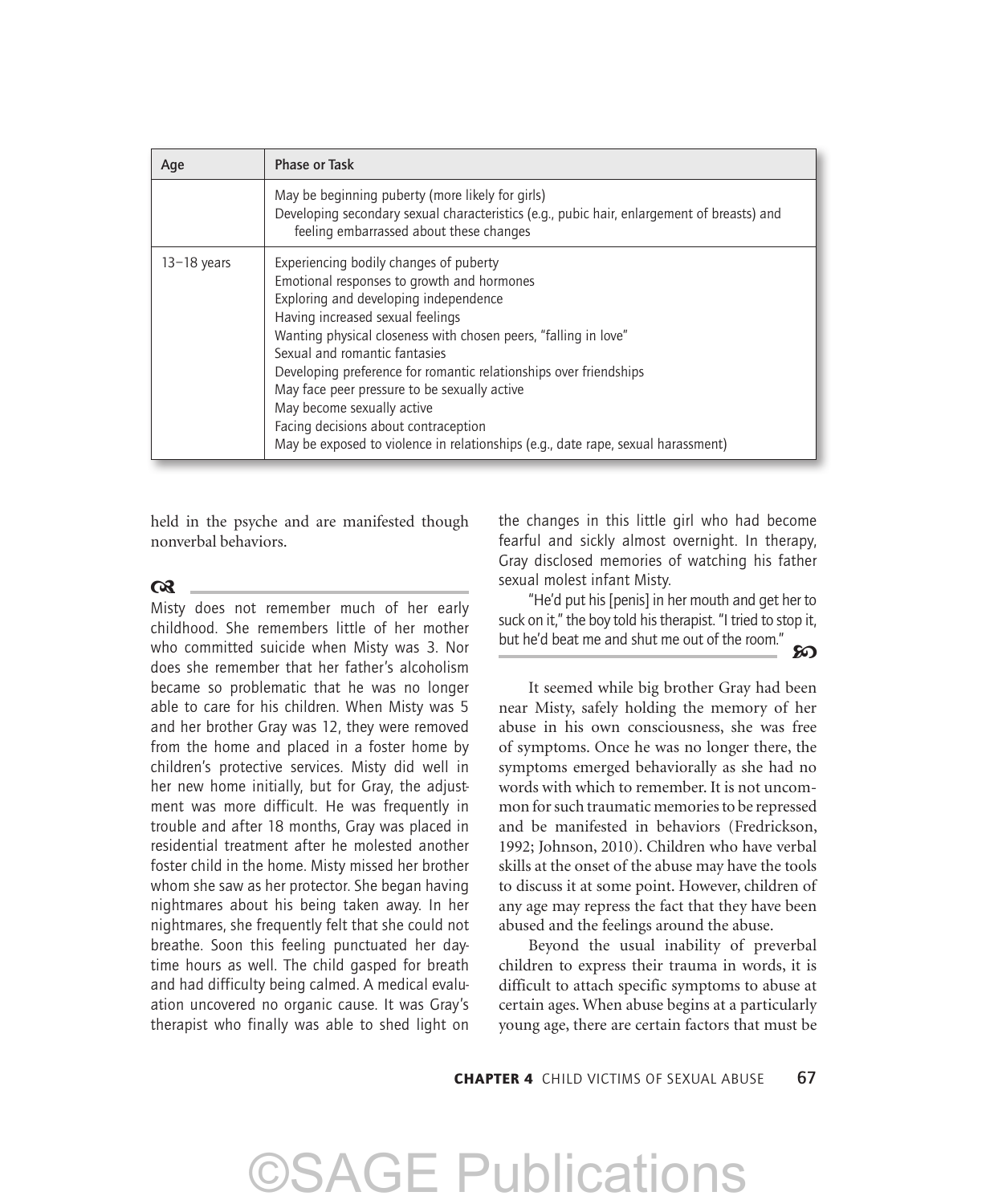considered. The less control the child perceives that he or she has, the greater the trauma that may occur. If force is used, the trauma can be intensified. If the abuse began when the child is young and is not discovered until the child is older, the opportunity for multiple incidents over time and even for multiple perpetrators is greater (Finkelhor, 1984; Herman & Hirschman, 2000; Whetsell-Mitchell, 1995).

### Developmental Considerations

 Child development is influenced not only by the genetic makeup of the child but also by environmental influences, both positive and negative. Development can be broken down into three categories: physical, cognitive, and social or emotional. In addition, there is a moral component to development that can be affected by sexual abuse. And when related to sexual abuse, theorists often look at sexual development to help them recognize symptomatic behavior that falls outside the normal range. In turn, each developmental stage can be impacted by sexual abuse.

 The onset of sexual abuse will vary. Most clinical studies found children who were sexually abused to be between the ages of 7 and 12 (Ferrara, 2002; Finkelhor, 1984; Scannapieco & Connell-Carrick, 2005). However, some experts suggest that younger children are more at risk because of their inability to report the abuse or their failure to recognize the touch as abusive (Hewitt, 1999). It is useful to think of sexual abuse within a developmental context and how the child may be impacted if he or she is abused during each developmental stage.

#### *Infancy and Toddlerhood*

 In infancy, healthy development is dependent upon an environment that fosters this development. The child must be sufficiently stimulated, nurtured, fed, and protected. In abusive homes, parents are sometimes unable to provide such environment. For example,

#### $\alpha$

 Henry was born to a teen whose family had responded to her pregnancy by telling her to "find another place to live." At 15, Annette had few friends and no place to go. Living in one shelter after another, Annette spent her evenings in bars where she met Jerome, a 34-year-old man who agreed to let the obviously pregnant girl move in with him. Jerome was an alcoholic who had lost his own wife and family years earlier. He was on disability and assured Annette that he would help with the baby. But soon after Henry's birth he demanded that Annette keep house while he spent all his time with the baby. This resulted in numerous fights, some of which became physical. During these, Henry's cries often went unheeded. In addition, Jerome's attention to the baby included fondling his genitals. Thus, when his cries were attended to, the baby was often soothed by sexual abuse.

 Sometimes the fights between Annette and Jerome sent him out on a drinking binge and the mother and baby were left alone in an uncomfortable relationship that met the needs of neither. Annette was ill equipped and unwilling to care for a baby while Henry, who had never fully bonded with her, met her inept attempts with frustrated cries which further alienated her from him. This neglect, interspersed with Jerome's returns and sexual abuse, continued until children's protective services learned of the situation and intervened. F

 The result of this early environment for Henry was that he was slow to reach any of the typical developmental milestones—rolling over, sitting up, crawling, developing a differentiated cry—which are the tasks of the first year of life.

 Children who are sexually abused during infancy or during the toddler years may fail to master the physical tasks of the stage. For example,

#### **68 PART II** VICTIMS, PERPETRATORS, AND NONOFFENDING PARENTS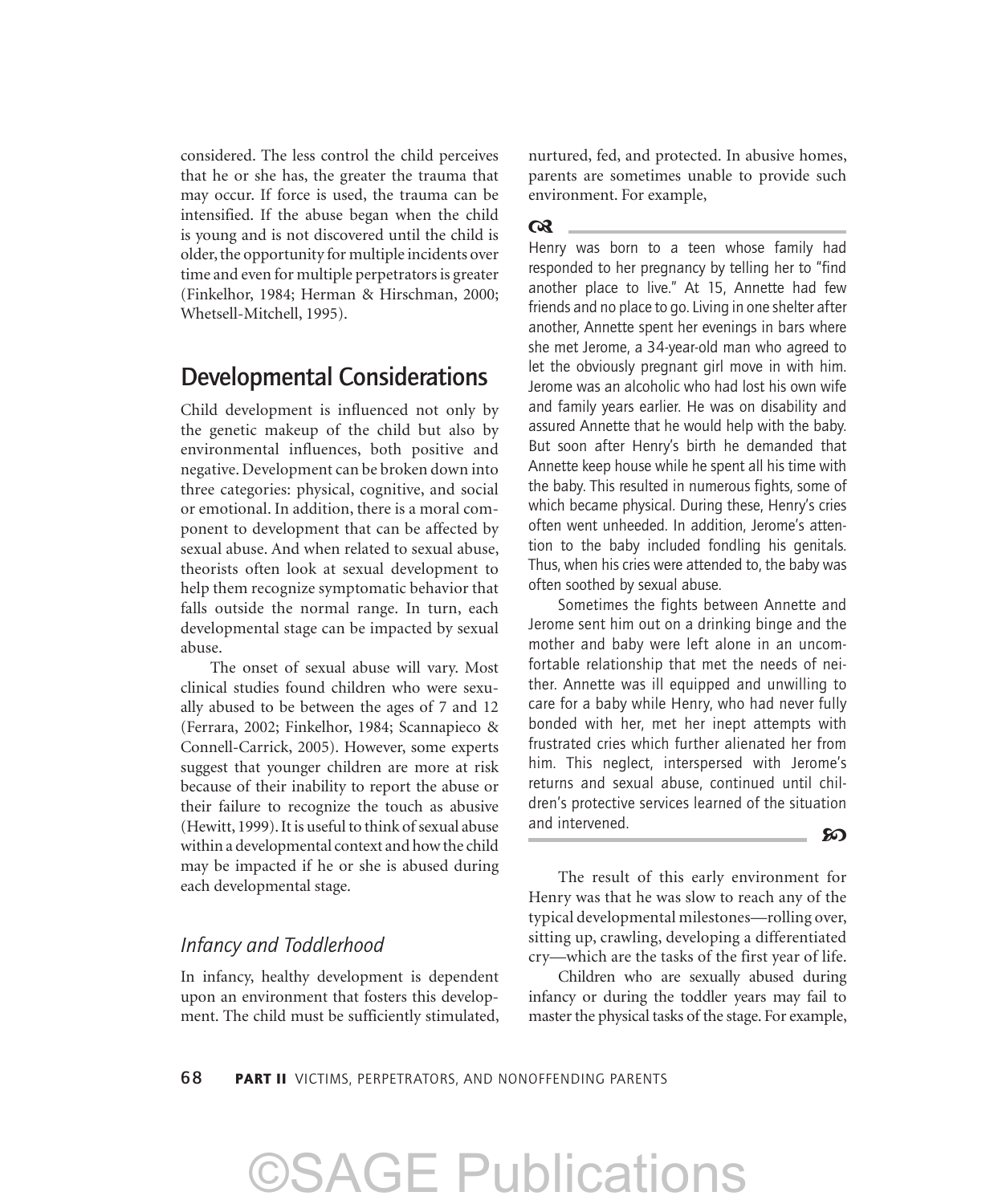crying is the first mode of communication that the infant uses with his or her world. Infants develop a different cry for each need that they have. If you have ever been in the presence of a mother or father who is in tune with her or his infant, you may have heard her or him respond to a cry by "Oh, he's hungry" or "She's just tired." When the connection with the outside world is distressing or unfulfilling to an infant, that differentiated cry may not develop as in Henry's case. Some abused infants become passive, having learned that those in their environment will not meet their needs. The far end of the continuum of passivity is nonorganic failure to thrive, when an infant turns inward, often refusing to eat to the point that he or she might actually die.

 Abused infants also fail to develop the motor skills appropriate for their age. Eating difficulties, hyperactivity, anxiety, frequent crying, and head banging may also be manifestations of some type of distress or disturbance and could be associated with sexual abuse (Berk, 2012; Scannapieco & Connell-Carrick, 2005; Woody, 2003). The brain is also impacted by traumatic events such as sexual abuse. Memories of the abuse may alter the child's perception of his or her environment and therefore the way in which he or she interacts with it (Hilarski, 2008a; Perry, 2003; Scannapieco & Connell-Carrick, 2005).

 Scannapieco and Connell-Carrick (2005) suggest that very young infants may not suffer effects from sexual abuse. However, as stated earlier, some may be traumatized but not have access to the verbal memory of this trauma. Perry (2003) postulates that

 the earlier in life, the less "specific" and more pervasive the resulting problems appear to be. For example, when traumatized as an adult, there is a specific increase in sympathetic nervous system reactivity when exposed to cues associated with the traumatic event. With young children, following traumatic stress, there appears to be a generalized increase in autonomic nervous system reactivity in addition to the cue-specific reactivity. Due to the sequential and functionally interdependent nature of development, traumatic

disruption of the organization and functioning of neural system can result in a cascade of related disrupted development and dysfunction. (p. 1)

 This may account for disturbances in the motor and language development in young children as well as behaviors (e.g., hypervigilance), which requires the child's energy and may prohibit him or her from the natural exploration necessary to develop in a healthy manner (Berk, 2012; Gaskill & Perry, 2012; Hilarski, 2008a; Perry, 2003, 2009; Johnson, 2010). The way in which information about the abuse is encoded also means that later retrieval will tend to be based on nonverbal behaviors rather than verbal skills.

 Infants and toddlers who are sexually abused may associate genital touch with that abuse, inhibiting normal developmental processes such as normal masturbation (Perry, 2003). The child may also not develop trust in the caretaker's ability to nurture and keep him or her safe. Earlier in this chapter, we discussed the impact of the failure to bond with and therefore to trust the caretaker, disrupted attachment, and its effect on the child's later life.

 There is increased emphasis in the field of child maltreatment on the assessment of not only the risk for and the effects of child abuse but also the *protective factors* that reduce the risk of the abuse or at least the trauma resulting from it. For sexually abused infants, the most significant protective factor would be to have a healthy relationship with one of the parents.

#### $\boldsymbol{\alpha}$

 Eugene was determined that he would be a better father than his father had been to him. When Michael was born, it was in the middle of tax season and as an accountant, Eugene had little time to spend at home. His wife, Georgia, had always been a moody person subject to changeable behavior and moods. He also knew that she was very insecure and hoped that a child would help her to feel more needed.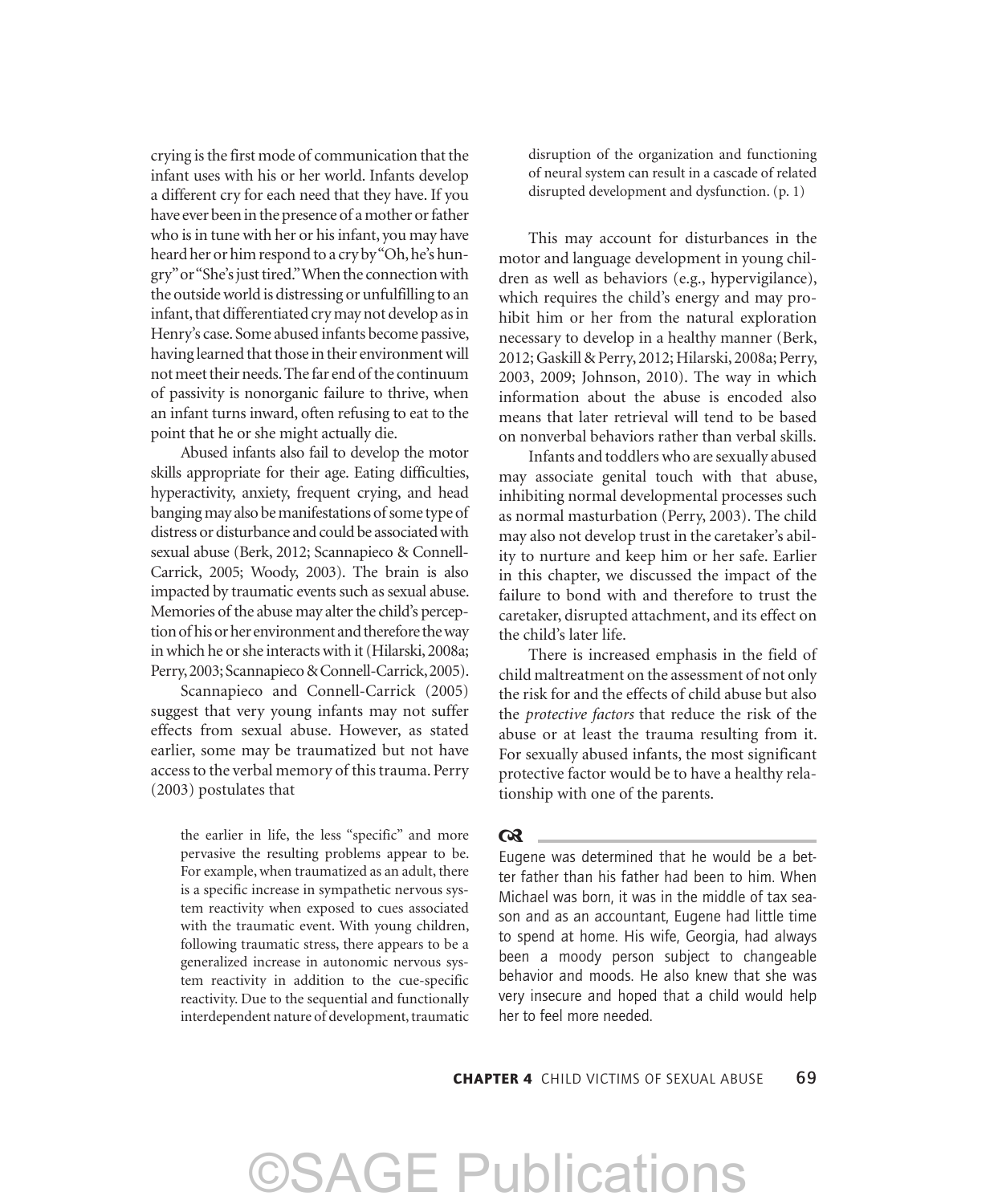Once tax season was over, Eugene was home more. He encouraged Georgia to get out more. But she was so attached to the baby that she resisted. She didn't want him to care for the baby either and that really upset him. It was the fodder for many a fight. Baby Michael was not a secure child. He cried a great deal, and Eugene worried about him. He asked Georgia if she took him for his regular doctor visits which she insisted that she had.

 The more Eugene tried to involve himself with the baby, the more Georgia pushed him away. She even closed the door on him when she changed Michael on the changing table in the bathroom. One day, Eugene came home from work early and pushed open the partially closed door, about to insist that he be the one to change the baby. What he saw was his wife fondling their infant son and putting his small penis in her mouth. Horrified, he grabbed the baby and left the house with him. At his mother's house, Eugene discovered that the baby's genitals were red and his anus showed signs of having been torn. Michael shrank from his touch when his father or grandmother tried to put ointment on him. Distressed, Eugene called the pediatrician who, after examining the baby, reported the situation to child protection. An investigation uncovered that the unstable mother had been abusing her baby almost since the time of his birth. F

 The intervention and later the nurturing of baby Michael by his father gave Michael the chance for a healthier life after his mother's abuse. Other protective factors might include the child's own temperament or a social or cultural support system for the family (Fontes, 2008; Fontes & Plummer, 2012; Scannapieco & Connell-Carrick, 2005).

#### *Preschool-Age Children*

 During the preschool years (3 to 6) children are expanding their language and understanding of their world. They are often engaging with peers

and developing socially. They are also beginning to understand issues of gender and the beginnings of sexuality.

 Most well-nurtured children at this age have a fairly optimistic opinion of themselves believing that they can "win" in most situations (Scannapieco & Connell-Carrick, 2005). In addition, they have developed a rudimentary understanding of how the body works and may have an inkling that boys and girls are different. Abused children may not feel as good about themselves. But perhaps the most obvious sign that preschool children are being sexually abused is precocious sexual knowledge. These children may be aware of sexual practices that are far beyond their developmental age. Some children simulate behavior that they have seen such as "humping." Their play with other children may become sexualized, mimicking what they have experienced. These children might also become preoccupied with sexual behaviors, masturbate to excess, and appear overly seductive. A note of explanation is necessary here. The years between 3 and 6 are a time when some children, especially females, can appear to some as especially coquettish. But if this behavior is looked at for what it is, the beginning of the children's recognition of their gender and what that means, the usual conclusion is that it is not seductive. Sexually abused children, on the other hand, have learned that sexual behavior is a way to relate to others, especially adults. Therefore, their behavior takes on a recognizably seductive tone.

 Young children who have been abused may manifest their stress in other ways as well. Anxiety, nightmares, hyperactivity, depressions, excessive guilt, aggressions, tantrums, and difficulty separating from caretakers can be other indicators of abuse at this age.

 Physically and sexually abused children may have genital tears (from insertion of a penis, an object, or fingers); may bleed from the genital area; have difficulty moving, walking, or sitting; wet the bed (enuresis); or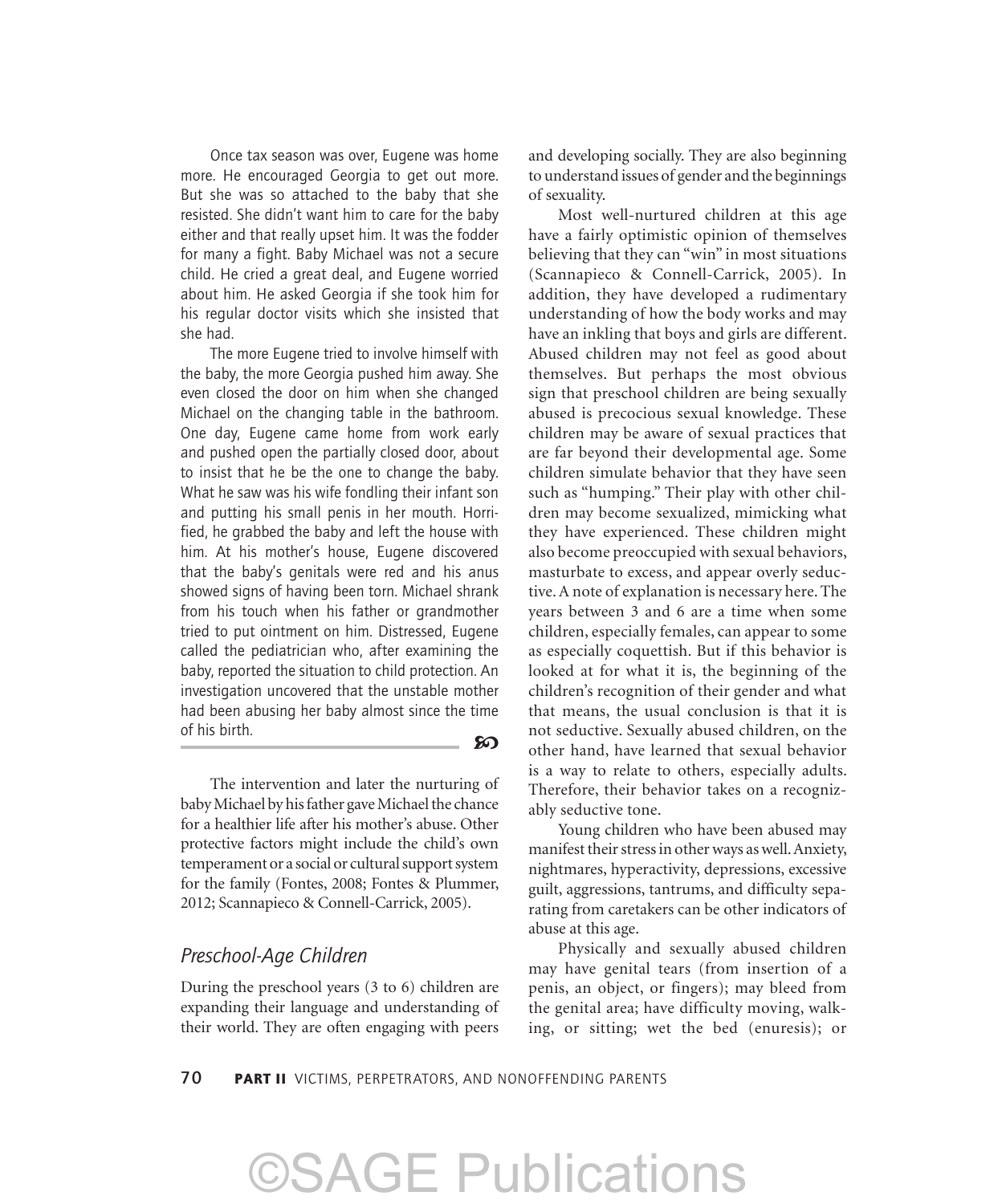soil themselves (encopresis). Genital itching, pain, or odor may be indicative of some type of infection or even venereal disease (Faller, 2003; Ferrara, 2002; Hewitt, 1999; Sgroi, 1982; Johnson, 2010). Children of preschool age and school age may also somatize their anxiety through developing headaches, stomachaches, and asthma.

 Sexually abused children may also not relate to their peers in a comfortable manner. In addition to the antisocial or sexual behaviors that they might exhibit, they may also isolate themselves feeling somehow that forming relationships with others will uncover the secret of their abuse. Abused children have internalized a sense of shame and badness that makes them hesitant to engage in interactions with others (Berliner, 2011; Scannapieco & Connell-Carrick, 2005).

 There are also similar protective factors that impact the child between 3 and 6 years such as the child's temperament, the presence of one or more nurturing caretakers, secure attachment, and cultural or environmental support systems. In addition, the preschool child can be somewhat protected from additional trauma from sexual abuse if he or she has had a positive experience in nurturing prior to this age (Scannapieco & Connell-Carrick, 2005).

#### *School-Aged Children*

 Children between the ages of 7 and 11 years are involved in school life and the acquisition of new cognitive as well as physical and social skills. This is a time when children who are not abused will think little of sexuality and will devote their time toward learning and making new friends. The failure to accomplish these tasks or difficulty doing so may be the first clue to an interruption in development that may have sexual abuse at its core.

 When sexually abused children reach school age, their distress over being abused is often seen in school-related activities. Poor school performance or conversely obsession with "getting things right" may exist along with poor peer

relations. Learning difficulties are often how such children come to the attention of school personnel. They may have difficulty with concentration and fail to attend to what is being taught. Low self-esteem and self-degradation enhance this already-negative picture. And children trying to cope will often exhibit regression or immaturity. Or children may act out through exhibiting conduct disorders: lying or stealing (Berliner, 2011; Crosson-Tower, 2002; Scannapieco & Connell-Carrick, 2005).

 The symptoms relating to sexual disturbance mentioned earlier may also be present, such as precocious sexual knowledge, sexualized behaviors or preoccupation, excessive masturbation, genital exposure, and seductive behavior. Children who exhibit these symptoms may have begun to act out sexually against others (Erooga & Masson, 2006; Faller, 2003; Lundrigan, 2001).

 In addition, this age group may also experience the genital distress at being abused complete with the enuresis, encopresis, and risk of infection or venereal disease. This is also an age when fears, nightmares, obsessions, undue anxiety, and phobias are most likely to be seen (Silva, 2004). These may lead to tics, or children may turn inward or outward in hostility, anger, and rage. Suicidality may also be observed. The guilt and shame that they feel at their own perceived culpability is often an underlying cause (Sgroi, 1982; Silva, 2004).

 In addition to the protective factors mentioned for earlier age groups, these children may develop a peer group to whom they might go for support. They might also develop social networks through which they might get help. They are more mobile and have access to more community supports even though all children might not feel able to use them. And again, healthy development in the previous stages will be important as a factor in minimizing trauma.

#### *Adolescence*

 Adolescence is a bridge between childhood and adulthood with a myriad of resulting tasks. As a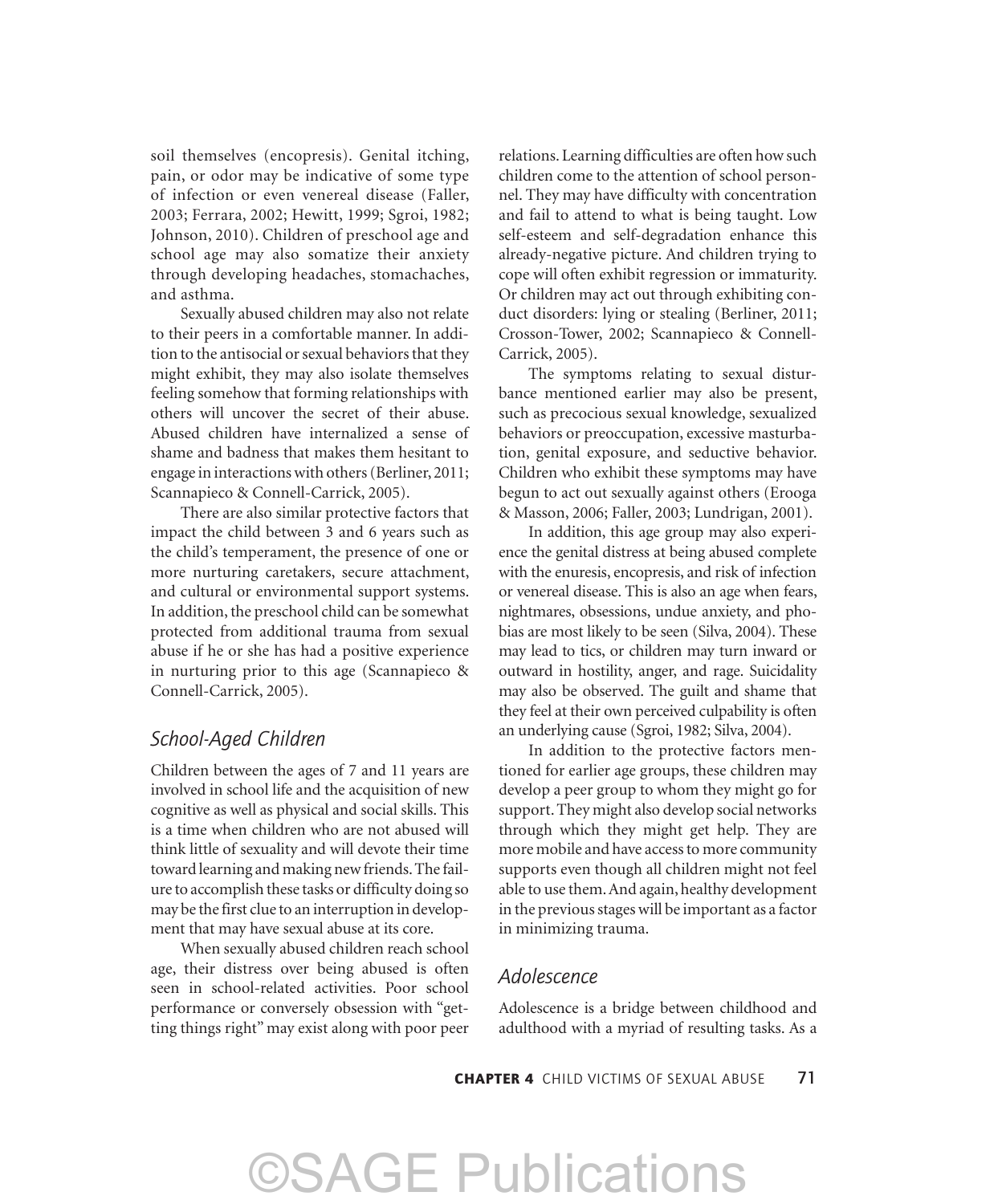period of transition and transformation, it represents a time when it may be somewhat difficult to discern if some behaviors are the result of sexual trauma or are peculiar to the adolescent's attempts to forge his or her way through this developmental stage. Developmental delays may have been present for some time but become more obvious when the adolescent is expected to begin to assume adult responsibilities. It may be difficult as well, in an age when sexual mores are diverse and often unclear, to determine if a sexually acting out teen is behaving in an age-appropriate manner or has been exposed to sexual abuse.

 Adolescents who are being sexually abused often assume that they are transparent and that everyone knows their secret. They also reason that if people know, they are doing nothing to stop the abuse. The typical response for the sexually abused adolescent is to withdraw or act out in disillusionment, anger, and rage. Adolescents often become seductive, having learned that sexuality is one form of barter to get their needs met. This seductiveness may be acted out through promiscuity or other sexualized behaviors. It is difficult to determine in a highly sexualized culture like the United States how adolescents learn sexual behaviors. Sexually abused teens may have learned them through experience (Berliner, 2011; McGee & Holmes, 2012; Scannapieco & Connell-Carrick, 2005; Silva, 2004).

 Sexually abused adolescents often act out their anxiety either passively through somatic complaints, eating disorders, or sleep problems or aggressively through delinquent acts, aggressive behaviors, running away, truancy, leaving school, early marriage, early pregnancy, or prostitution (Crosson-Tower, 2014; Scannapieco & Connell-Carrick, 2005; Sgroi, 1982). There is a high correlation between the incidence of selfmutilation and eating disorders with sexual abuse in adolescents. The purpose of self-mutilation cutting, scratching, branding, and picking—is to reduce both the psychological and physiological pain (McGee & Holmes, 2012; Scannapieco & Connell-Carrick, 2005). Abused adolescents feel

helpless and out of control, and eating disorders give them a sense that they are controlling, to some small extent, what is being done to their bodies. Eating disorders either surround the teen with a protective layer of flesh (obesity) or are an attempt to purge the badness (bulimia). Not eating (anorexia) also exerts a form of control (though ironically the teen becomes out of control) and may be a wish to "fade away" and therefore not be available to be abused (Jaffa & McDermott, 2006; McGee & Holmes, 2012; Scannapieco & Connell-Carrick, 2005).

 Protective factors for adolescents include those mentioned earlier, as well as an increased mobility and the ability to move within the community offer the possibility of more protective allies.

#### *Attachment*

 Although mentioned earlier, attachment deserves a special section given the fact that it has become clear that the impact it has on abused children is significant. The role of attachment and how it is affected by sexual abuse has been widely studied especially in the last decade. *Bonding* refers to the initial connection between parent and child and begins at birth or even in utero. *Attachment* is a life-long process that an individual experiences, which is often based upon the initial bonding experience (Hewitt, 1999). Caretakers who are dependable, nurturing, and responsive and meet the child's needs in a prompt and caring manner help the child to develop a *secure attachment* style that prepares that child for healthy relationships built on trust, positive belief systems, and the ability to become independent and to cope with most situations (Anderson & Alexander, 2005; Bacon, 2001; Brisch, 2012; Hewitt, 1999; Levy & Orlans, 1998).

 Children who are sexually abused may not have the parent-child relationships that foster secure attachment. If the abuse takes place in the home, dysfunctional family patterns have already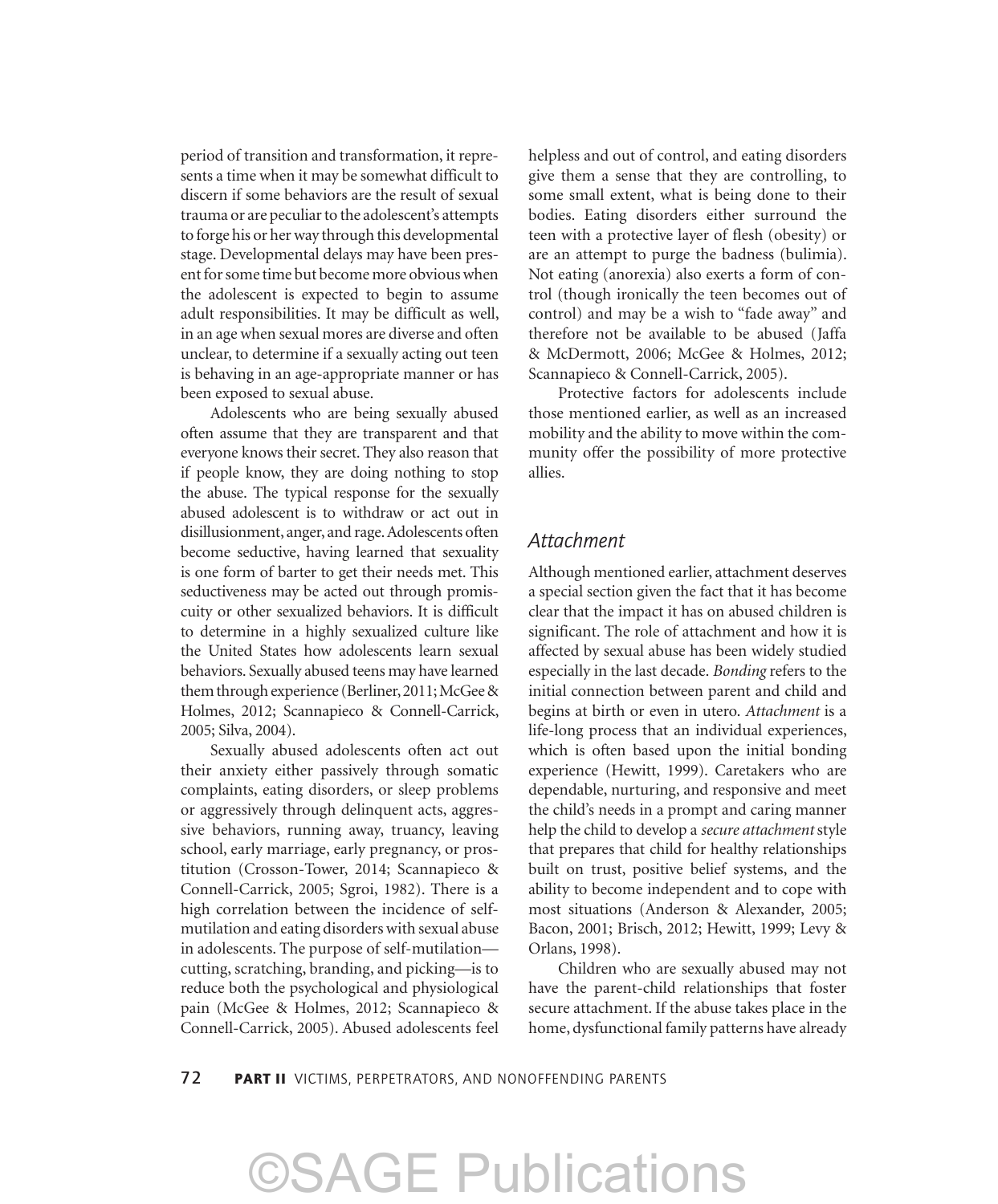developed. The child's primary attachment figure may be the one who is sexually inappropriate. Or the correlation between domestic violence and sexual abuse suggests that a mother might be fearful for her own safety and not fully emotionally available for her child. Other family issues or the fact that a parent is sexually abusive and perhaps attempting to hide the fact creates an atmosphere that may not allow the child to develop secure attachment.

 There are three other patterns of attachment in addition to secure attachment: anxious resistant attachment, anxious avoidant attachment, and disorganized or disoriented attachment. *Anxious resistant attachment* develops when caretakers are not consistent in their relationship with the child, not meeting the child's needs, not able to adequately soothe the child who is in need of calming, and perhaps even stimulating him or her. Although these children continue to seek comfort from their caretaker, they do not see her or him as a secure base. Somewhat paradoxically they may also cling to that caretaker in the fervent of hope of their needs finally being met. They may exaggerate their style of demanding, appearing fussy, difficult, or demanding, which may further alienate the caretaker. These children appear insecure and hesitant to explore the world around them. Later in childhood, these children will appear babyish, be angry, and see themselves as unworthy of the attention of others. Thus, they may seek attention in a variety of needy and sometimes irritating ways (Anderson & Alexander, 2005; Bacon, 2001; Brisch, 2012; Hewitt, 1999; Levy & Orlans, 1998).

#### $\alpha$

 Malcolm was the third child born to Tasha and was fathered by her new boyfriend, Zak. While Zak was thrilled with the birth of a son, Tasha was not as sure. Her girls, products of a previous relationship, had been little trouble and at 8 and 10, she saw them as fairly self-sufficient. She did not want to be pregnant again but had done little to prevent it. Zak's enthusiasm about having a son did not curb

his staying out late after work, however. Alone during the day with baby Malcolm, Tasha found him cranky and annoying. It was easier to leave him in his crib or play pen. Sure he cried, but he got over it. When the girls and Zak got home, the baby got plenty of attention anyway. Then Tasha would pretend that she had tended to Malcolm all day. Since he was everybody's pet, anything less would not be tolerated. And when there were other people around to pick up some of the responsibilities, she figured that Malcolm wasn't that bad.

 Malcolm was a clingy baby as he got into his toddler years. He cried a lot and was sometimes difficult to soothe. When the child was 2, Tasha discovered that Zak was having an affair. They fought, and Zak would leave for days at a time. At night, Tasha found that if she brought Malcolm into her bed, he would quiet down. She sometimes stroked him, fascinated at his small body. She was surprised that boys so young got erections and she started playing with his penis to see how it would respond. A few nights later, Zak would return and Malcolm would be left to cry in his own crib until the pattern of his parents' relationship repeated itself. Eventually, Zak left altogether and Tasha has a string of boyfriends in his place. When she was alone, she kept Malcolm in bed with her, evicting him only when there was another male to take his place.

 Malcolm grew to be a moody child who clung to Tasha and isolated himself when she had no time for him. He frequently complained of a variety of ailments and was prone to severe temper tantrums. Tasha described him as a "tough kid who could be nice sometimes, but a real pain at others."

 $\infty$ 

 Some children exhibit *anxious avoidant attachment* when their parents are emotionally unavailable or rejecting when they seek contact. They blunt their negative emotions and avoid the parent during times of emotional distress. These children are not likely to protest when the caretaker leaves them, seeming indifferent and later relatively self-reliant. They often turn to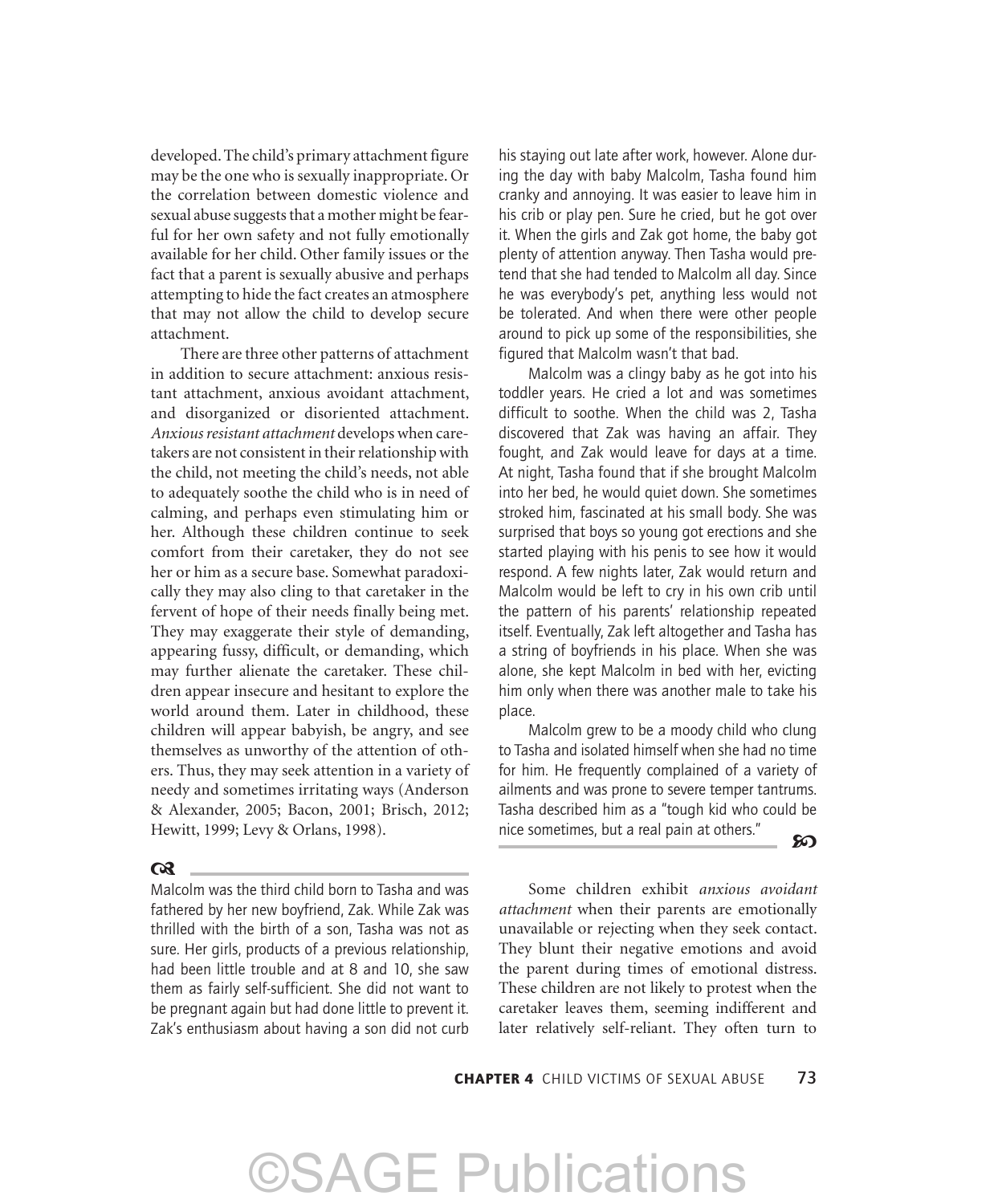toys rather than people giving an impression of isolation, which may appear hostile or antisocial (Anderson & Alexander, 2005; Bacon, 2001; Brisch, 2012; Hewitt, 1999; Levy & Orlans, 1998).

#### $\alpha$

 Barbie was a quiet, serious child. Her mother, Irene, described her as being "little trouble." It was a good thing, Irene explained, as when Barbie was a baby, life was total chaos. Irene's husband was abusive, she explained tearfully.

 "He used to beat me up at least once a week! I was afraid for Barbie but she just sat in a corner and never got in the way. But when I found out he was messing with her and my other girls too, that was it. He was gone!" Irene talked about how she had always worked two jobs to make ends meet and thought that it might have been Barbie who got the worst of it between witnessing the abuse and Irene's emotional and physical unavailability.

 Barbie had little affect. In fact, although Irene spoke of her fondly, the child seemed to have little attachment to her mother. During the interview, 7-year-old Barbie sat quietly in the floor apparently intent upon whatever toy she had brought with her. Once she fell and hit her chin on the table. There were no tears despite the bleeding cut that resulted. Barbie found tissue to put on it and went stoically back to her isolated play, quiet and eerily self-sufficient.  $\boldsymbol{\omega}$ 

*Disorganized* or *disoriented attachment* occurs when there have been more blatant interruptions in parent-child relationships. When parents are physically abusive or overtly or indirectly threatening resulting from their own unresolved abuse or trauma, they may not enable their children to attach properly (Hewitt, 1999).

Levy and Orlans (1998) explain that

 disorganized infant attachment is transmitted intergenerationally: Parents raised in violent, frightening, and maltreating families transmit their fear and unresolved losses to their children through insensitive or abusive care, depression,

and lack of love and affection. The infant is placed in an unresolvable paradox: Closeness to the parent both increases the infant's fear and, simultaneously, need for soothing contact. (p. 62)

 When children exhibit a disorganized or disoriented attachment style, they lack the organization to respond consistently to their environment and demonstrate confused, unpredictable, and contradictory behaviors. For example, a child might reach for the parent in a demanding angry manner that appears to indicate attachment, but suddenly retreat or freeze. Or the child might be extremely fearful of the parent or display confused reactions when reunited with a parent.

#### $\boldsymbol{\alpha}$

 Polly was a 2-year-old child who had been hospitalized with a broken leg. There was also some question of sexual abuse in the home. Her mother had taken out a restraining order against Polly's father, and the father was prohibited from hospital visitation. Polly spent her time rocking or banging her head in her hospital crib. When mother came to visit, she was at first anxious and reached out her arms for her. Then Polly would shrink away and move as best she could to one side of her crib. Her interactions with her mother seemed to be characterized by this push–pull behavior. F

 Not all sexually abused children demonstrate attachment disorders, but a significant number do. Because the ability to develop a positive and safe relationship is so much a part of healing for sexually abused children, the presence of a disrupted attachment style compounds the trauma. Each attachment style brings with it different types of behaviors.

 The style of attachment that a child develops may also be influenced by culture. Northern European cultures demonstrate higher incidences of insecure avoidant attachment, whereas Asian cultures that attempt to minimize anxiety for their children produce fewer children with disrupted attachment patterns. Societies that stress

#### 74 PART II VICTIMS, PERPETRATORS, AND NONOFFENDING PARENTS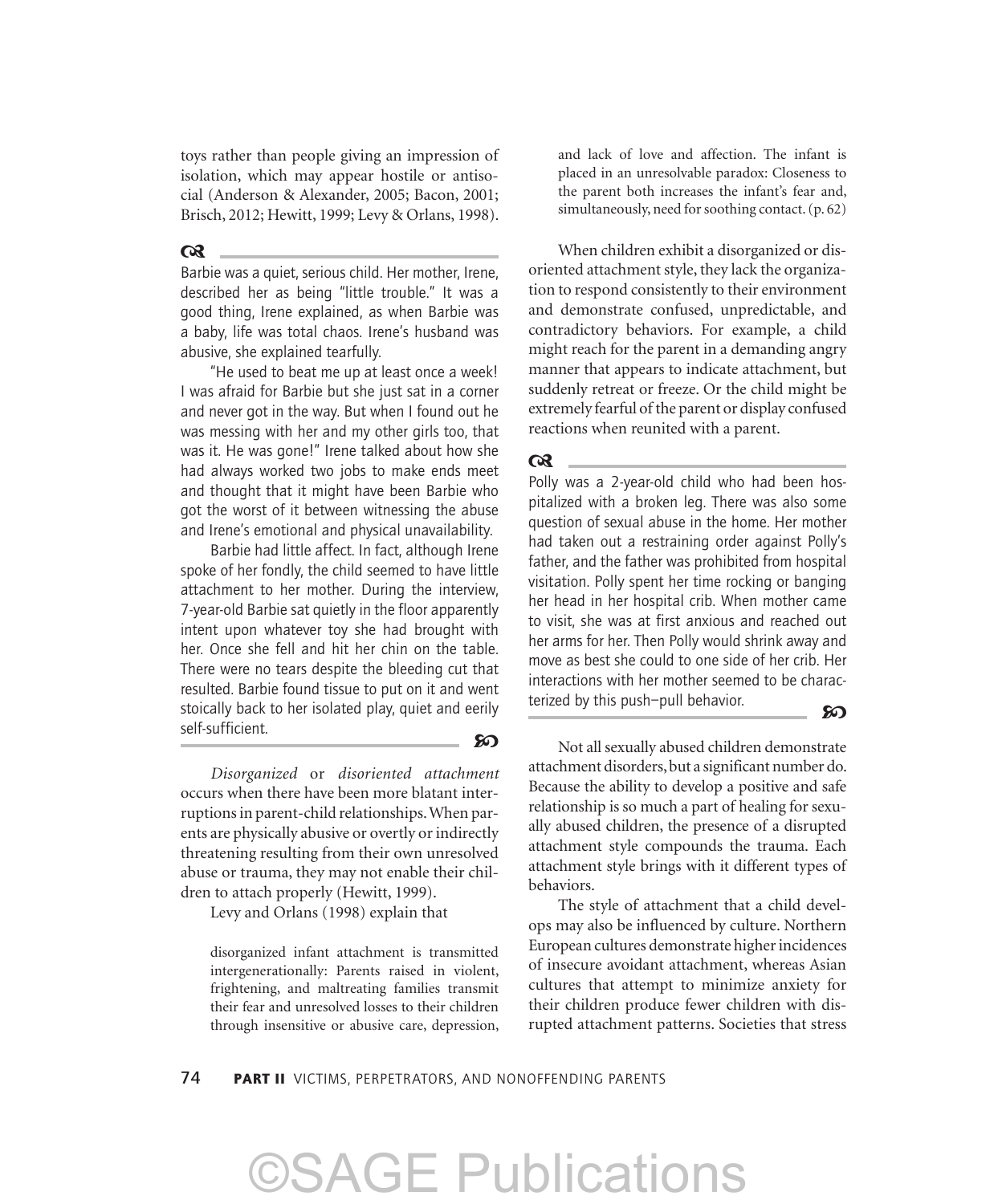community and provide close relationship for children with multiple adults (e.g., Hispanic cultures) tend to produce more emotionally enmeshed relationship patterns (Bacon, 2001; Hewitt, 1999).

### THE WORLD OF THE SEXUALLY ABUSED CHILD

 It may be hard to imagine what it is like to live in the world of a child who is sexually abused. The ideal is for children to grow up in families where they are nurtured and protected from harm. This develops in them a sense that the world is benevolent and predictable and that they have some worth. According to researcher Ronnie Janoff-Bulman (1992), trauma develops when children are exposed to an environment that does not allow them to develop these important assumptions.

#### $\alpha$

 The most striking thing as I look back on my childhood is the unpredictability of our home. You never knew what would happen. There weren't any real rules—at least rules we knew about in advance. The rules seemed to emerge after we had been punished for something that we "knew we weren't supposed to do" according to our mother. My sister Dinah and I just tried to keep out of everyone's way. My father's temper was legendary. He never hit us, but he broke things a lot. We never knew when he'd be home, and I never knew when he would come into my room and start stroking me. He used to tell me that my mother "never gave him any lovin'" and it was up to me to do so. I never knew until we were adults and Dinah tried to commit suicide that he did the same to my sister.

 Dinah and I weren't even sure what my mother did, but she would go out of the house for some reason each day—but not at predictable hours. The only thing we could count on was school when we went. Sometimes mother would keep us out to do chores until someone visited

from the school and we had to start going again. When I was 10 and Dinah was 8, my father just stopped coming home. I remember being kind of relieved. But then my mother started having her "gentlemen friends" come to the house. They were no gentlemen and more than one of them came into my room after they'd been drinking and my mother passed out. But I was used to it by then. They just wanted what Daddy had wanted. I knew all those rules. F

 Although not every home is as chaotic as Dinah and her sister's, the unpredictability is apparent. One woman remembered that during her childhood her father was the nurturer. When he came into her room and forcibly raped her one night, she was not sure that she had not imagined it. For many years, she denied that her loving father could have done this to her. Only in adulthood when she learned from her sister that the same thing had happened to her did this woman believe in her memories of childhood.

### Symptoms and Indicators of Child Sexual Abuse

 It is not uncommon for children to be sexually abused through several developmental stages. Therefore, it is important to become familiar with generalized symptoms associated with child sexual abuse.

#### *Physical Indicators*

 The physical indicators of child sexual abuse may be more obvious than behavioral ones. Some of these symptoms might include (Adams, 2010; Berkoff et al., 2008; Berliner, 2011; Muram & Simmons, 2008; Saunders, 2012; Sgroi, 1982)

- bleeding, bruising, or tears around the anus or vagina;
- labial adhesions;
- hymnal perforation;

#### **CHAPTER 4** CHILD VICTIMS OF SEXUAL ABUSE 75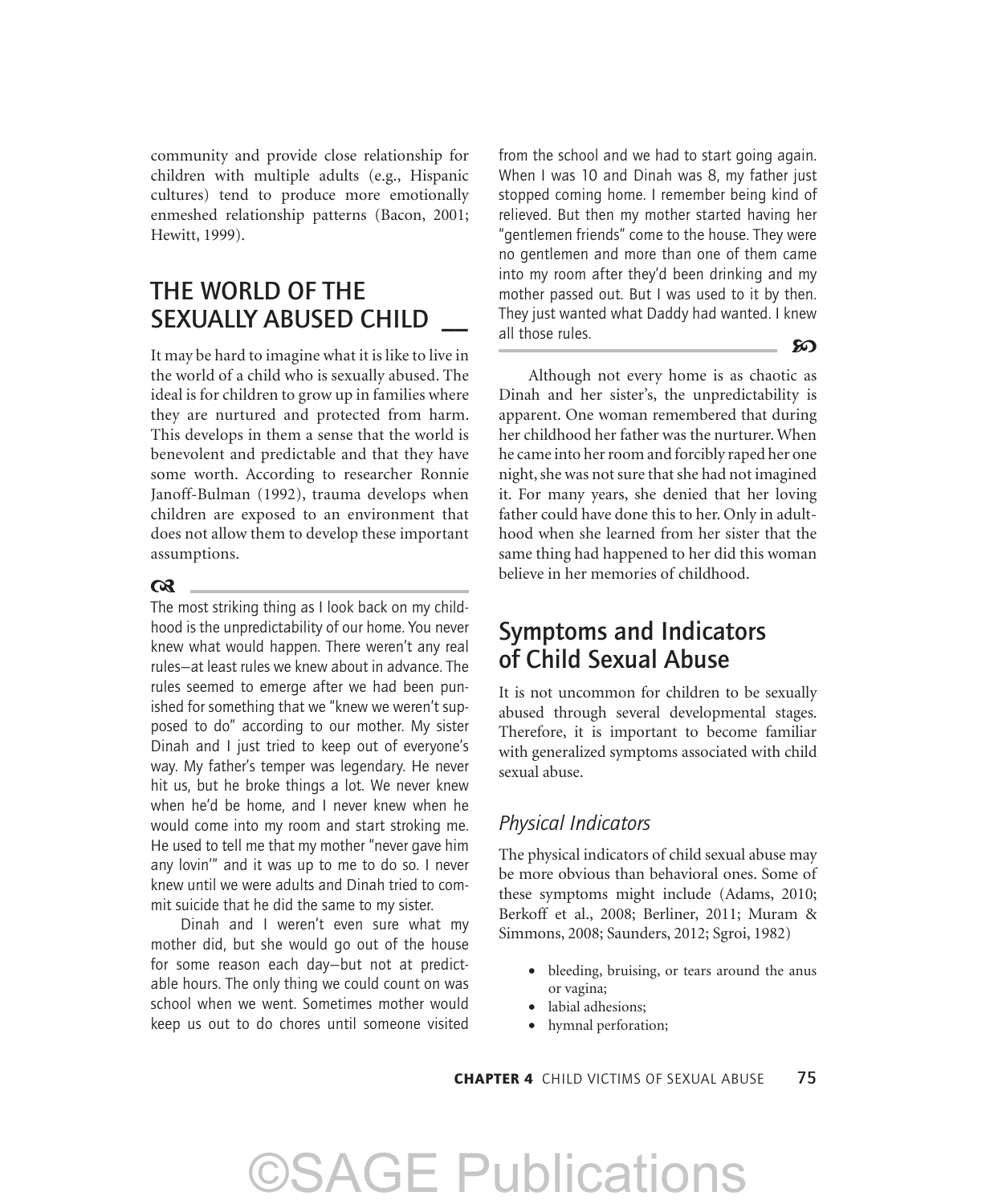- difficulty walking or sitting;
- semen in the vagina or anus of a young child;
- injury to the penis or scrotum;
- vulvovaginitis or yeast infection;
- chronic urinary tract infections or painful urination;
- frequent urination;
- evidence of enuresis or encopresis;
- evidence of venereal disease symptoms (e.g., from syphilis, gonorrhea, trichomoniasis, chlamydia) such as vaginal or penile pain or discharge, genital or oral sores, genital warts;
- gonorrhea of the throat as a result of oral sex;
- presence of HIV/AIDS virus;
- evidence of excessive masturbation;
- pregnancy at a very early age;
- frequent psychosomatic illnesses; and
- symptoms associated with post-traumatic stress disorder (PTSD).

 Although such symptoms should raise concern about sexual abuse, others could be attributed to other causes (Adams, 2010). For example, urinary tract infections and vaginitis may be caused by bubble bath, antibiotics, or other factors upsetting the natural balance of the body. Excessive masturbation may be indicative of other types of anxiety. Likewise, bruising of the scrotum, labia, or rectum might be contracted through injury. The HIV virus can be transmitted through contact with other bodily fluids or in utero. However, without clear knowledge of the cause, sexual abuse should not be ruled out when the aforementioned symptoms are present.

#### *Behavioral Indicators*

 Children may respond to being sexually abused in a variety of ways: some obvious as to their origin and others that might be attributed to a variety of causes. The following are a few such indicators:

- Exceptionally secretive
- Demonstrating sexual knowledge that is beyond the child years
- Preoccupation with sexual talk or body parts
- In-depth sexual play with peers that appears to go beyond mutual exploration
- Sexually acting out against other children or animals
- Sexually explicit drawings
- Appearing much older and more seductive than appropriate
- An inordinate fear of males (or females)
- A sudden drop in school grades or sudden desire not to participate in peer-related activities
- Sudden phobic behavior
- Gagging or difficulty breathing with no apparent organic reason
- Crying without provocation
- Regressive behavior
- Sleep disturbances including nightmares
- Eating problems or disorders
- **Depression**
- General social withdrawal
- Feeling damaged
- Fear of being alone
- Cruelty to animals (especially those that would normally be pets)
- Setting fires and enjoying watching them burn
- Self-mutilation (cutting, scratching, burning self)
- Obsessive-compulsive behavior
- Desire to or act of running away excessively
- Substance abuse
- Suicidal ideation or attempts

 Many of these indicators are obviously connected with abuse, but others may not seem as obvious. Sexual acting out against other children, adults, or animals may be the victim's attempt to put into perspective what has happened to him or her. It is also a way to gain control over what seemed like an out-of-control situation. There are victims and victimizers. The victim feels out of control, whereas the victimizer takes control.

 Because sexual abuse is very much about control, other behaviors in victim symptomology that are about controlling are evident. For example, when children set fires they feel in control as they watch the adults around them strive to gain

#### 76 PART II VICTIMS, PERPETRATORS, AND NONOFFENDING PARENTS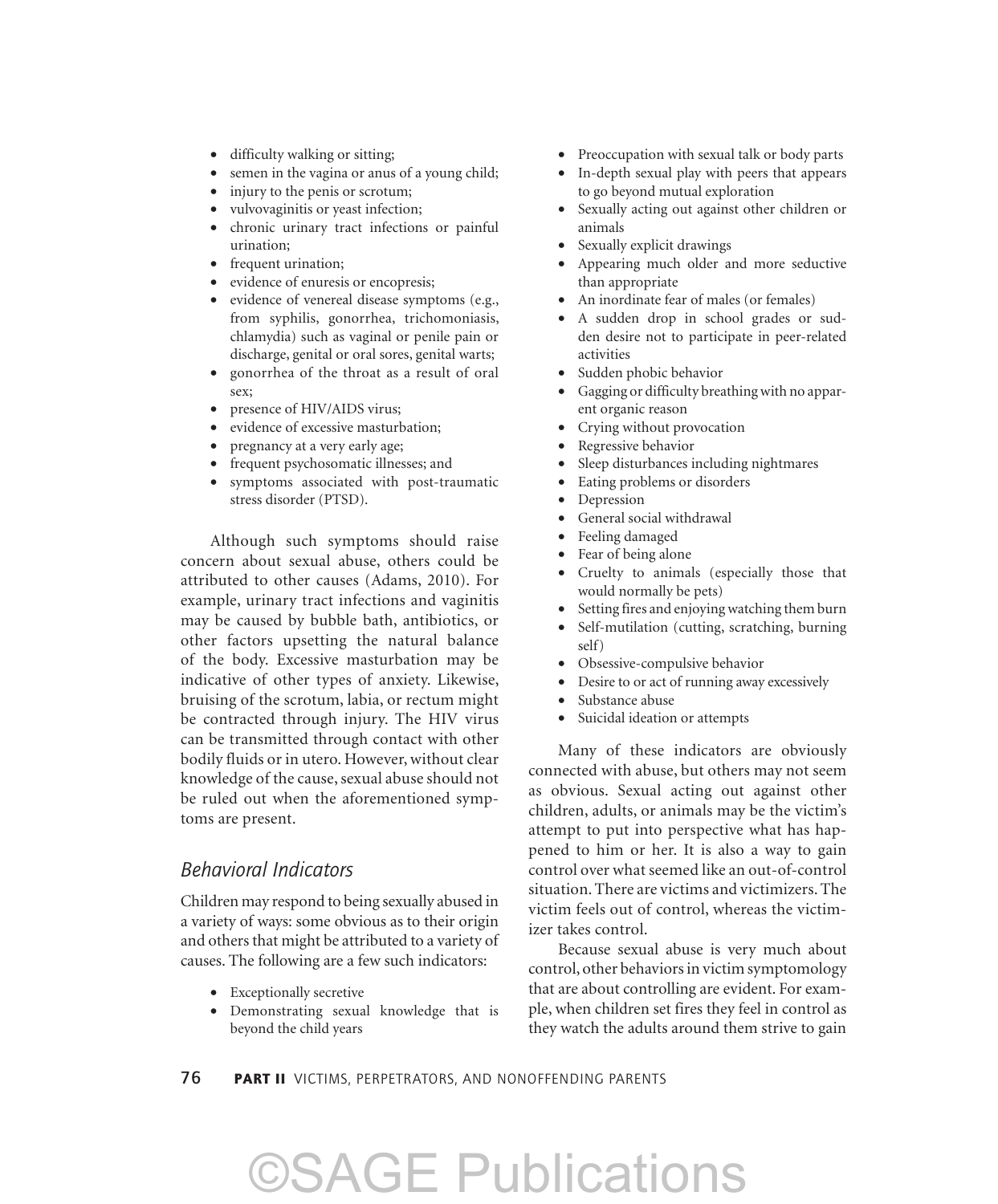control, often without success, of the fire. Eating disorders are about taking control, in a negative manner, of one's own body. As one teen victim put it, "If I did not eat and got really thin, maybe I would just disappear and he could not find me to sexually abuse me!"

 Victims of sexual abuse feel intrinsically damaged. Sgroi (1982) uses the term *damagedgoods syndrome* to describe how victims perceive themselves. Suicide is the ultimate control of one's own destiny. It also feels to some victims like the only way to end what seems to them to be an inescapable situation.

 Victims of sexual abuse may also demonstrate symptoms that might not seem related to what has happened to them unless the deeper psychological significance is understood. Obsessivecompulsive behavior may be another attempt to control the environment. Ten-year-old Renee could not control the fact that her stepfather was abusing her, but she took control of other aspects of her life. Rigid routine became her escape. Every toy and piece of clothing must be in a specific place in order for Renee to feel at all secure. These were parts of her life that she could predict. When her stepfather came to her room to molest her, his behavior was out of her control.

 Some victims experience physiological responses to their abuse. Enuresis, or wetting the bed or one's pants, and encopresis, or soiling, are behaviors that may not be entirely voluntary. They are instead psychological reactions to being violated in those bodily areas. There may also be an unconscious recognition that to wet or soil may make one undesirable, and the wish is that the abuse would cease.

 Some children and many more adult survivors complain of difficulty in breathing or swallowing. Difficulty breathing may be related to a body memory of having an adult on top of them when their small bodies feel crushed. This response becomes embedded in the sensual memory and may plague them for years to come. Gagging or difficulty swallowing is often related to being orally violated. The presence of an adult

penis in a child's mouth may make the child feel like he or she cannot swallow or must gag. This response too may continue after the penis has been removed.

 Learning may be difficult for children who are being sexually abused. Trying to deal with the conflict of what is happening to them that they may not understand saps the psychic energy necessary to concentrate and conceptualize. Schoolwork may suffer, and grades may drop. On the other hand, there are children who use school and learning as an escape in order to cope with what they are experiencing. It is often even more difficult for teachers to recognize trauma when children excel at school. And yet, these children are often obsessive and are perfectionists, falling apart if they do not achieve.

 The behavioral symptoms of child sexual abuse can also point to other types of problems as well, especially when emotional upset is at the root. It will be important for parents and helpers to screen out the possibility of sexual abuse before assuming that these behaviors are indicative of other disturbances.

### EFFECTS OF CHILD SEXUAL ABUSE ON VICTIMS\_\_\_\_\_\_\_\_

 Finkelhor and Browne (1985) postulate that the effects of child sexual abuse can be divided into four main categories: trust and betrayal, traumatic sexualization, stigmatization, and powerlessness.

### Trust and Betrayal

 Developing trust is the first task for a child. As early as infancy, children must learn to trust the predictability of their caretakers in order to develop in a healthy manner. Trust is the foundation on which children build the future of their relationships and their approach to the future. That trust is twofold. As children begin to trust caretakers and therefore their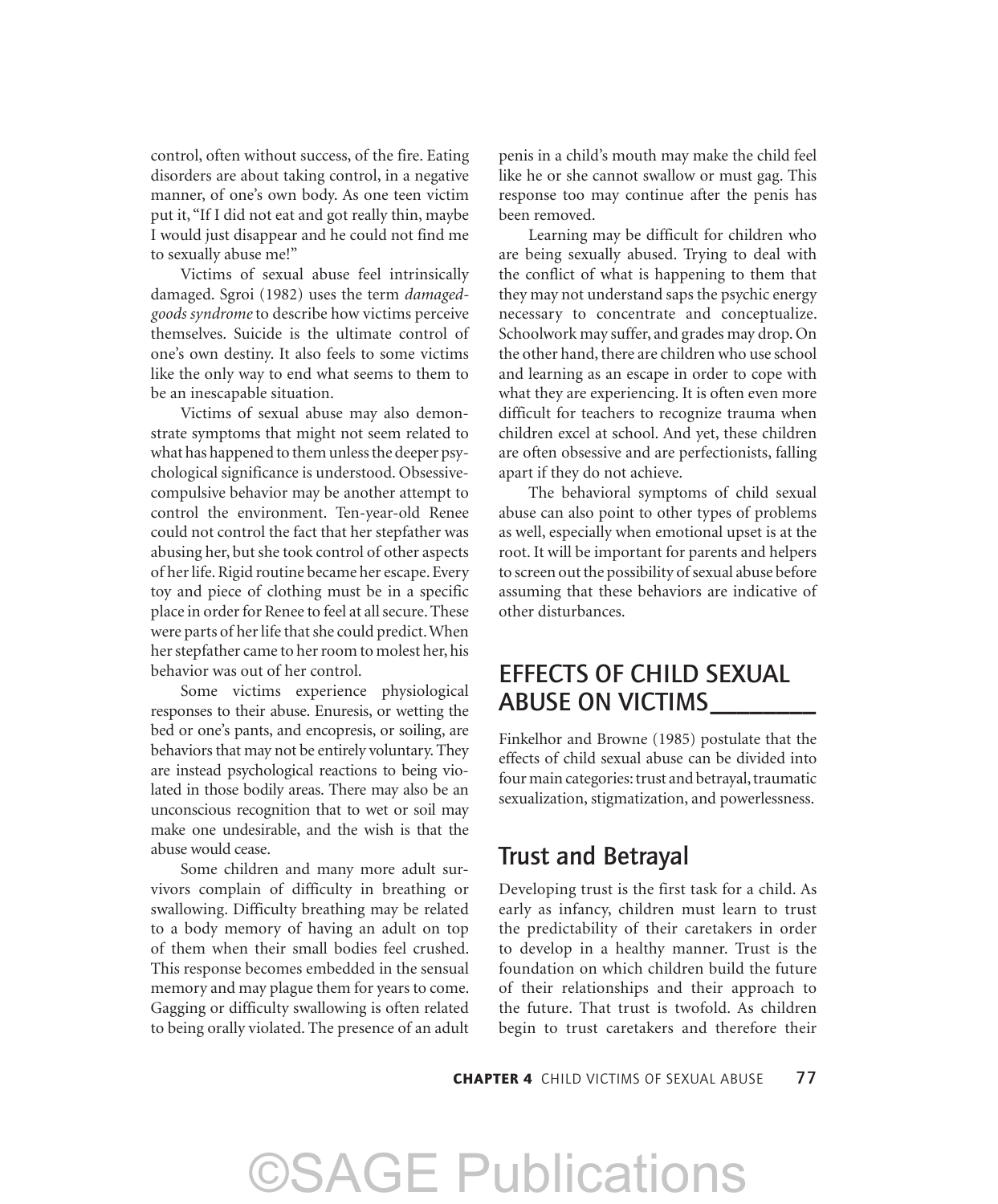environment, they in turn learn that they can trust themselves and their responses. When the trust of others is undermined, the betrayal for the child can feel profound. As a child begins to lose trust in the environment, trust in the self and in his or her own perceptions may also be shattered.

#### $\alpha$

 "I was alone a lot," Darren explained. "I thought that I was pretty self-sufficient. My Mom was an okay mom I guess, but she raised me and my brothers alone and had to work long hours. We'd spend a lot of time at the ball field. There was one coach I really liked. He spent a lot of time with me, and I began to feel like he was almost like a dad. And then one day he asked me to do some things to him—some sex stuff. I wasn't really into that, and I said 'no.' The next thing I know he had pinned me down and was raping me. I was crying, and I couldn't believe what was happening. I trusted him. Afterward, he told me that after all we'd meant to each other, letting him do me was the least I could do. I left the ball field that day, and I didn't want to go back. But I did, because it was the only place that I had to go. And he made me do it again—touch him and he'd touch me. After a while, I didn't even care. I began to hate him and yet want to spend time with him. I began to wonder who I could trust. Could I even trust myself?"  $\boldsymbol{\omega}$ 

 Victims become unsure of whom to trust, and this may carry into their adult life. In addition, they wonder about their own judgment in discerning who is worthy of trust. This creates an isolation and feeling of vulnerability that further intensifies their problems and makes them vulnerable for future victimization (Finkelhor & Browne, 1985; Russell, 1999; Sonkin, 1998). For racial minorities this sense of betrayal is often intensified when the system that they may look toward to help them further victimizes them through racially biased attitudes (Fontes & Plummer, 2012).

### Traumatic Sexualization

 The realm of adult sexuality is one that most children enter only when they become teens or adults. Sex is usually something one learns about gradually, in age-appropriate increments. But sexually abused children are thrust prematurely into a sexual world that they may not fully understand. Often the perpetrator equates sex with affection and rewards the child for sexualized behavior. The child learns to barter for such favors through using sexuality. The result is that the victims become confused between sex and affection and see sex as a tool to get their needs met. They may develop a distorted perception of sexual norms assuming that what they have been taught is normal. They often compensate through promiscuity or survive through prostitution.

 In addition to being learned behavior, promiscuity is also a form of self-destructive repetition compulsion—something that victims do over and over in an attempt to make sense of it. The original pain of betrayal combined with bodily sexual pleasure makes them repeat the sexual act again and again for recognition or attention (Maltz, 2012).

 Although survivors of child sexual abuse do not necessarily become professional prostitutes, they do often use sexuality as a way of getting their emotional needs met. It may not be surprising given this fact that an extremely high percentage of professional prostitutes were victims of sexual abuse in childhood. Some theorists suggest that both promiscuity and prostitution are a combination of anger, feelings of worthlessness and futility, and the mind–body split that allows sexual abuse victims to separate themselves from what is happening to their bodies (Courtois, 2010; Maltz, 2012; Russell, 1999).

 Some victims of child sexual abuse develop an aversion to sex, and as adults, they seek out therapy for such issues as arousal dysfunction, desire dysfunction, or difficulty achieving orgasm (Courtois, 2010; Maltz, 2012). Still others grow

#### 78 PART II VICTIMS, PERPETRATORS, AND NONOFFENDING PARENTS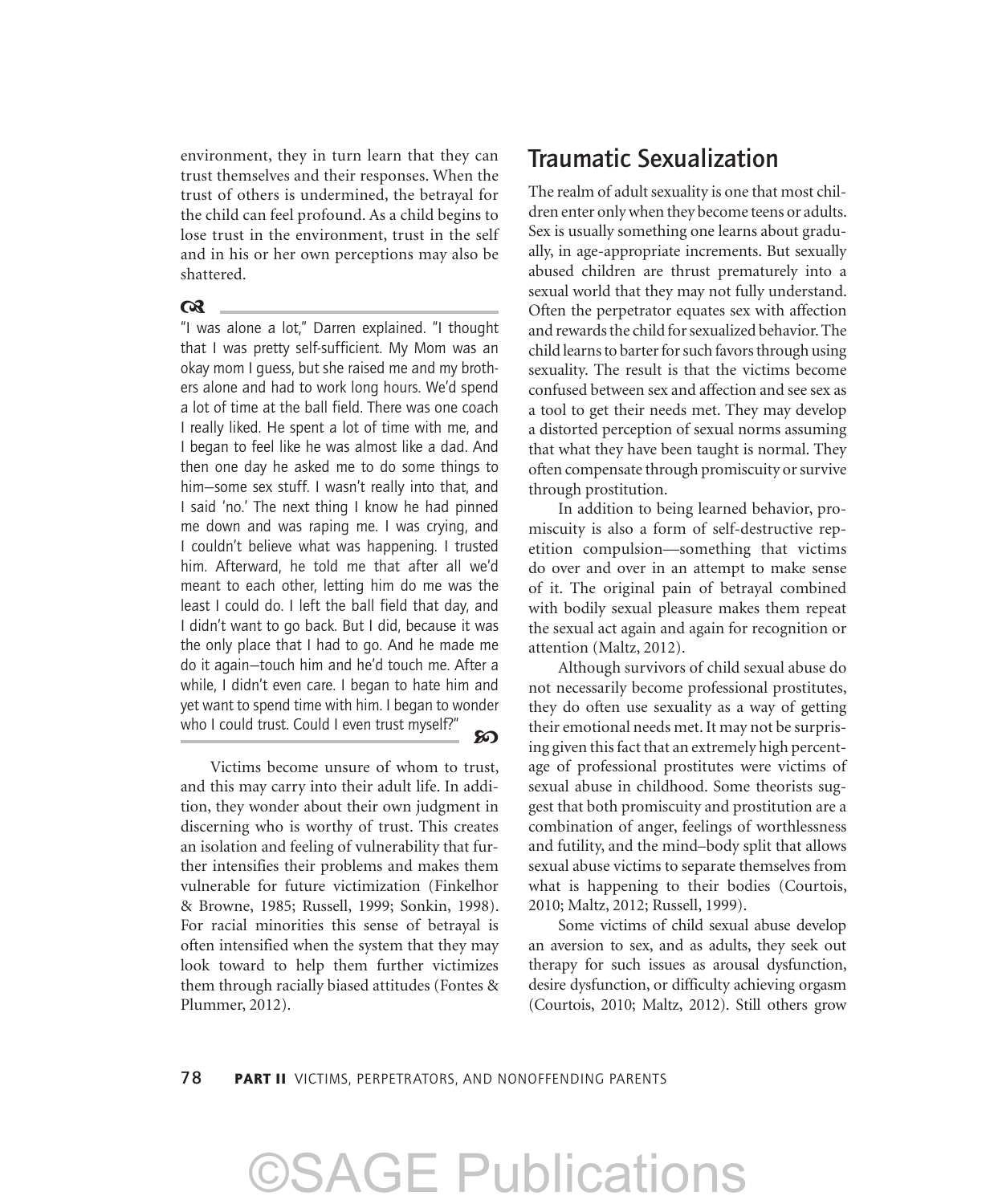up confused about their sexuality or when adults choose partners of the same sex because they have learned in childhood that those of the opposite sex cannot be trusted (Courtois, 2010; Maltz, 2012; Sonkin, 1998).

### **Stigmatization**

 Children who are sexually abused feel that they have been damaged. In fact, society lets them know this at almost every turn. They are spoken about in hushed tones, and adults are unsure how to deal with children who have prematurely entered the world of adult sexuality. This sense of being different or damaged heightens the feelings of isolation inherent in being abused. They do not feel like their peers and may isolate themselves socially.

#### $\alpha$

 When we read the *Scarlet Letter* in high school English class, I began to identify with the character. That's what I felt like knowing that my Dad had abused me since I was 10. I felt like I had this big red letter on me, telling everyone what an evil, dirty person I was.

F

 Children who have been sexually abused often believe that their bodies are evil, unclean, or distorted. Those who recognize what is being done to them become confused by the physiological pleasure that they feel. As a result, they may feel anger toward their bodies and punish them through eating disorders or self-mutilation. Some children somatize their conflicts through developing headaches, nausea, menstrual or vaginal problems, or even asthma (Maltz, 2012; Russell, 1999; Sgroi, 1982).

### Powerlessness

 Children recognize that they have no power, but children raised in healthy environments begin

to develop a sense of power over themselves and eventually their environment. But being sexually abused can rob children of this ability. Continued powerlessness becomes a major problem for victims of sexual abuse, and these feelings follow them into adulthood. This feeling of being powerless in almost any situation actually puts the victim at risk for future victimization.

 These feelings of powerlessness may also have gender-specific variations in the way these feelings are manifested. Women have been socialized to accept powerlessness. Even though many women today strive to be in control of their lives, social messages that they have little power usually feel familiar. Men, on the other hand, are expected by society to have some power. Thus, when a boy grows up feeling powerless, the guilt over this powerlessness compounds his feelings of inadequacy. He may therefore withdraw, become a victim again, or have sexual adequacy issues. Some boys as they develop overcompensate by becoming overly aggressive, violent, or even abusive (Dorias, 2009; Hunter, 1990; Lew, 2004; Sonkin, 1998).

 Once again, cultural identity plays a part in how a child is affected. The sense of powerlessness may become intensified for minority children who already struggle with feelings of being robbed of their power.

#### $\boldsymbol{\alpha}$

 Krystal's family was the only African American family in their neighborhood. She was raised by her grandmother who cooked for one of the wealthier families. Her mother had died when she was an infant, and her father also worked for the family.

 "I went to the neighborhood school, but there was no question about who I was," she explained. "I was the hired help's kid, and everyone let me know it. When an older white man who used to come to the house started abusing me, no one seemed to know what to do, so no one did anything. And I was so caught up with the way everyone saw me—a nobody who didn't dare criticize the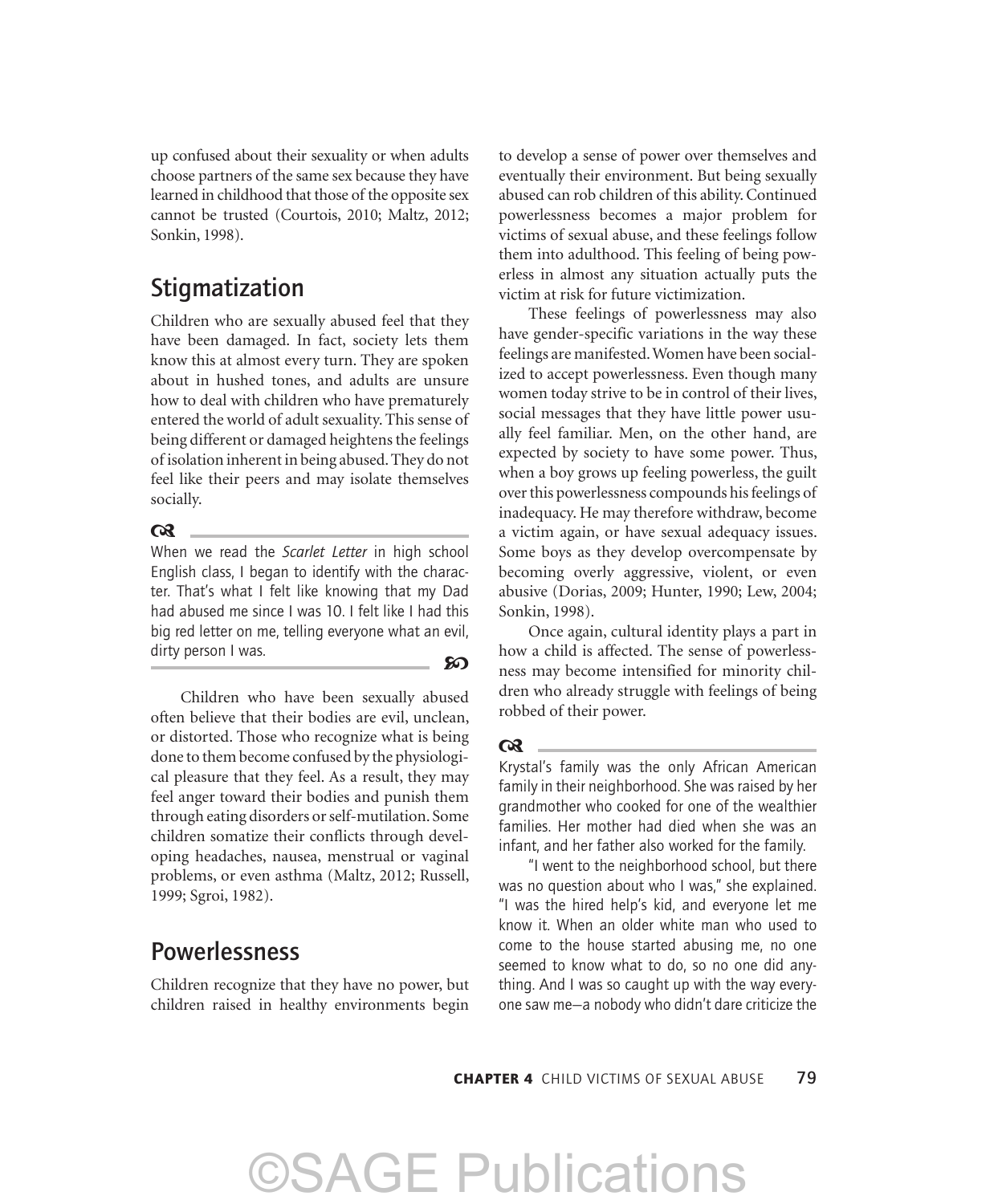'white folks'—that I just figured that was the way things were. But the anger grew into rage at how powerless I felt."  $\infty$ 

## Post-Traumatic Stress Disorder

 PTSD is common in both children and adults who have been sexually abused. This condition is described in the *Diagnostic and Statistical Manual of Mental Disorders* as characteristics of individuals who have experienced extreme traumatic stressors through direct personal experience. PTSD has recognizable characteristics: problematic behaviors including fear or horror, feelings of helplessness, agitation, or general disorganized behavior. Often the individual reexperiences the trauma, suffering from flashbacks, anxiety, and a sense of increased arousal. Any people or situations that might remind one of the traumatic events are avoided. These symptoms persist over time and impede the individual's functioning (Briere, Kaltman, & Green, 2008; Courtois, 2010; Saunders, 2012; discussed more fully in Chapter 13).

#### $\alpha$

 Eight-year-old Edgar's school recommended that he be seen for evaluation. For the last several months, he had been exhibiting behavior that

concerned his teachers. When approached by the teaching aide, Edgar began crying uncontrollably and hid under a table. The teacher's aide, Joel, a very gentle but large man, at first tried to talk with him, but Edgar's behavior intensified. Once the aide left the room and Edgar could be coaxed out from under the table, he remained agitated and unable to return to his work. He whimpered softly, but if anyone approached him, Edgar would begin to cry again in earnest. Eventually, he was calmed, but when Joel returned to the classroom, Edgar began to cry once more. His teacher finally realized that the child's agitated behavior occurred only when Joel was in the classroom. Knowing that the aide had in no way harmed Edgar, the teacher asked the parents if there was another cause. His parents admitted that he had been having nightmares lately. It was finally discovered that while at a friend's house, Edgar had been raped by an older boy in the neighborhood—a large boy who resembled Joel. F

 The intensity of trying to push aside the memory of the rape and his inability to tell anyone what had happened had caused Edgar the intense emotional distress. Fortunately for this child, a competent therapist was able to gain his trust and eventually help Edgar to face the abuse and heal.

#### Summary

 Child sexual abuse affects victims in a variety of ways. Developmentally, being abused during a particular stage puts the child at risk for symptoms related to the tasks of that developmental period. There may also be factors that serve to protect the child from experiencing these reactions (protective factors). One of the most significant risks for children who are abused at home is that there may be an interruption in their attachment to caretakers. Anxious resistant attachment, anxious avoidant attachment, and disorganized attachment can create problems for children in their later lives.

 There are a variety of symptoms that are often indicative of childhood sexual abuse, although some of these may also denote other problems. These symptoms fall into the categories of physical indicators and behavioral indicators.

 The effects of child sexual abuse are myriad. Finkehor and Brown (1985) suggest that these can be categorized into four main categories: betrayal, traumatic sexualization, stigmatization, and

80 PART II VICTIMS, PERPETRATORS, AND NONOFFENDING PARENTS